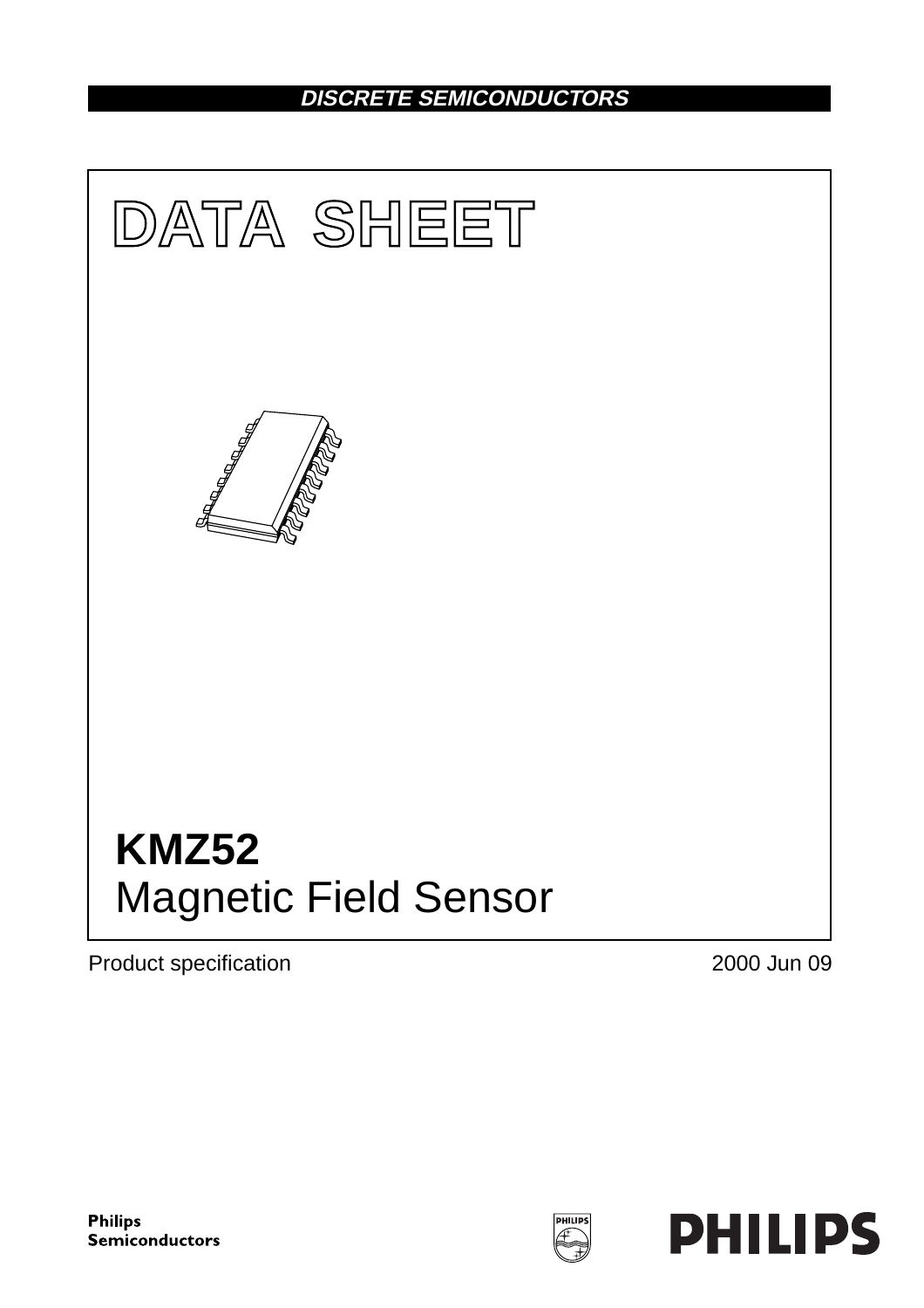#### **FEATURES**

- High sensitivity
- Integrated compensation coil
- Integrated set/reset coil.

### **APPLICATIONS**

- Navigation
- Current and earth magnetic field measurement
- Traffic detection.

### **DESCRIPTION**

The KMZ52 is an extremely sensitive magnetic field sensor, employing the magnetoresistive effect of thin-film permalloy. The sensor contains two magnetoresistive Wheatstone bridges physically offset from one another by 90° and integrated compensation and set/reset coils. The integrated compensation coils allow magnetic field measurement with current feedback loops to generate outputs that are independent of drift in sensitivity. The orientation of sensitivity may be set or changed (flipped) by means of the integrated set/reset coils. A short current pulse should be applied to the compensation coils to recover (set) the sensor after exposure to strong disturbing magnetic fields. A negative current pulse will reset the sensor to reversed sensitivity. By use of periodically alternated flipping pulses and a lock-in amplifier, the output is made independent of sensor and amplifier offset.

| <b>SYMBOL</b>       | <b>PIN</b> | <b>DESCRIPTION</b>    |
|---------------------|------------|-----------------------|
| $+Iflip2$           | 1          | flip coil             |
| V <sub>CC2</sub>    | 2          | bridge supply voltage |
| GND2                | 3          | ground                |
| $+I_{comp2}$        | 4          | compensation coil     |
| GND1                | 5          | ground                |
| $+I_{comp1}$        | 6          | compensation coil     |
| -I <sub>comp1</sub> | 7          | compensation coil     |
| $-V_{O1}$           | 8          | bridge output voltage |
| $+VO1$              | 9          | bridge output voltage |
| $-I_{\text{flip1}}$ | 10         | flip coil             |
| $+Iflip1$           | 11         | flip coil             |
| $V_{\rm CC1}$       | 12         | bridge supply voltage |
| -I <sub>comp2</sub> | 13         | compensation coil     |
| $-V_{O2}$           | 14         | bridge output voltage |
| $+VO2$              | 15         | bridge output voltage |
| $-Iflip2$           | 16         | flip coil             |

**PINNING**

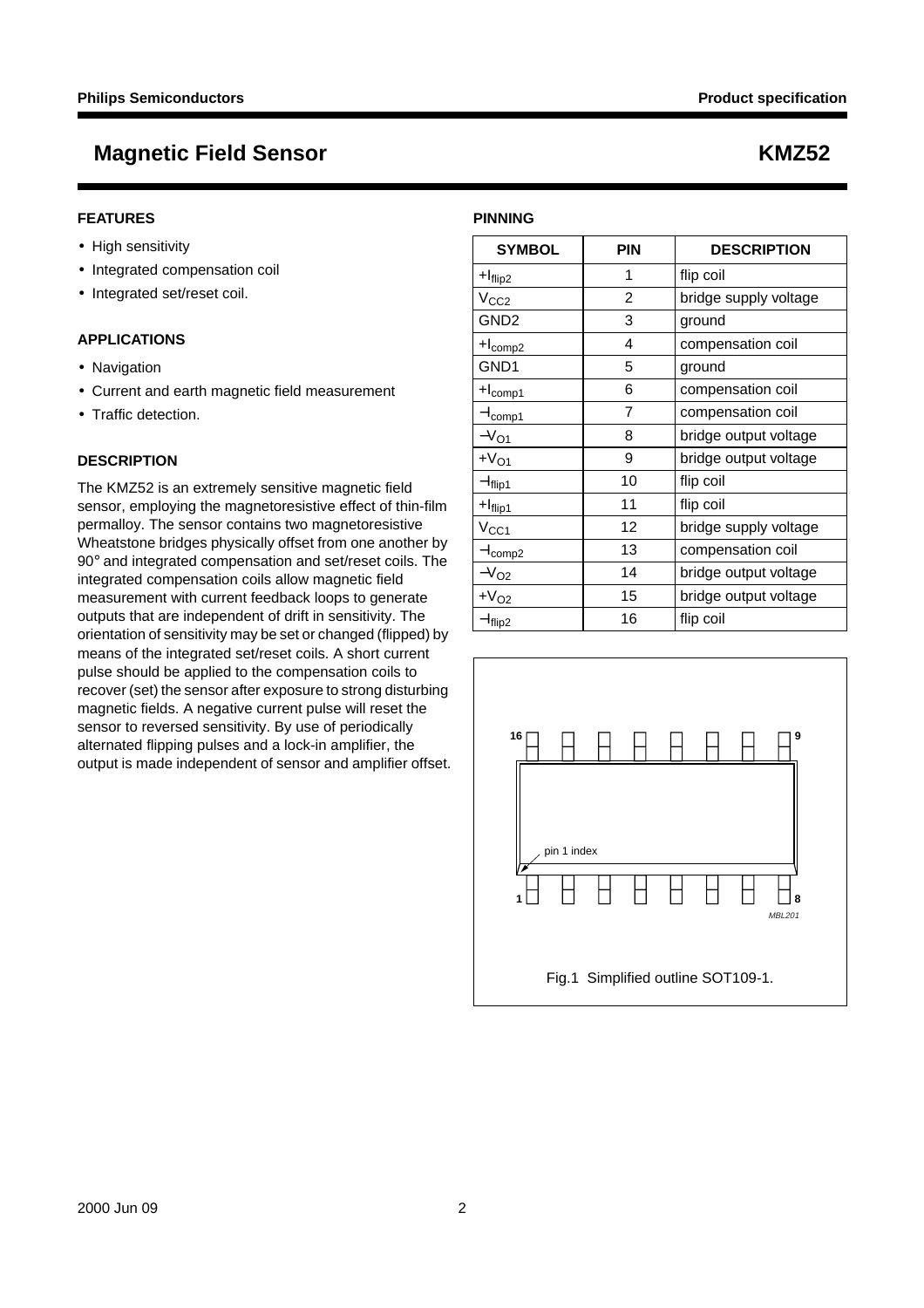### **QUICK REFERENCE DATA**

| <b>SYMBOL</b>            | <b>PARAMETER</b>                                          |  | TYP.       | MAX.   | <b>UNIT</b>  |
|--------------------------|-----------------------------------------------------------|--|------------|--------|--------------|
| $V_{\rm CC}$             | bridge supply voltage                                     |  | 5          | 8      | V            |
| S                        | sensitivity (uncompensated)                               |  | 16         | -      | mV/V<br>kA/m |
| Voffset                  | offset voltage per supply voltage                         |  | $\Omega$   | $+1.5$ | mV/V         |
| R <sub>bridge</sub>      | bridge resistance                                         |  | 2          | 3      | $k\Omega$    |
| $R_{comp}$               | compensation coil resistance                              |  | 170        | 300    | Ω            |
| $A_{comp}$               | field factor of compensation coil; note 1                 |  | 22         | 25     | A/m<br>mA    |
| $R_{flip}$               | resistance of set/reset coil                              |  | 2          | 3      | Ω            |
| <b>I</b> <sub>flip</sub> | recommended flipping current for stable operation; note 2 |  | $\pm$ 1000 | ±1200  | mA           |
| t <sub>flip</sub>        | flip pulse duration; note 2                               |  | 3          | 100    | μs           |

#### **Notes**

- 1. The compensation coil generates a field  $H_{comp} = A_{comp} \times I_{comp}$  in addition to the external field  $H_{ext}$ . Sensor output will become zero if  $H_{ext} = H_{comp}$ .
- 2. Average power consumption of the flipping coil, defined by current, pulse duration and pulse repetition rate may not exceed the specified limit, see Chapter "Limiting values".

### **LIMITING VALUES**

In accordance with the Absolute Maximum System (IEC 60134).

| <b>SYMBOL</b>                | <b>PARAMETER</b>                                                                                                                                    | MIN. | MAX.   | <b>UNIT</b> |
|------------------------------|-----------------------------------------------------------------------------------------------------------------------------------------------------|------|--------|-------------|
| $V_{\rm CC}$                 | bridge supply voltage                                                                                                                               |      | 8      | ν           |
| $P_{\text{tot}}$             | total power dissipation                                                                                                                             |      | 130    | mW          |
| ${\mathsf T}_{\text{stg}}$   | storage temperature                                                                                                                                 |      | $+150$ | $^{\circ}C$ |
| $\mathsf{T}_{\mathsf{amb}}$  | maximum operating temperature                                                                                                                       |      | $-125$ | $^{\circ}C$ |
| $I_{comp}$                   | maximum compensation current                                                                                                                        |      | 15     | mA          |
| $I_{flip \, (max)}$          | maximum flipping current                                                                                                                            |      | 1500   | mA          |
| $P_{flip (max)}$             | maximum flipping power dissipation                                                                                                                  |      | 50     | mW          |
| $\mathsf{V}_{\mathsf{isol}}$ | voltage between isolated systems:<br>flip coil and Wheatstone bridge;<br>compensation coil and Wheatsone bridge;<br>flip coil and compensation coil |      | 60     | V           |

### **THERMAL CHARACTERISTICS**

| <b>SYMBOL</b>       | <b>PARAMETER</b>                                | <b>VALUE</b> | UNIT |
|---------------------|-------------------------------------------------|--------------|------|
| D<br><b>Kth</b> i-a | resistance from junction to ambient<br>terminal | 105          | K/W  |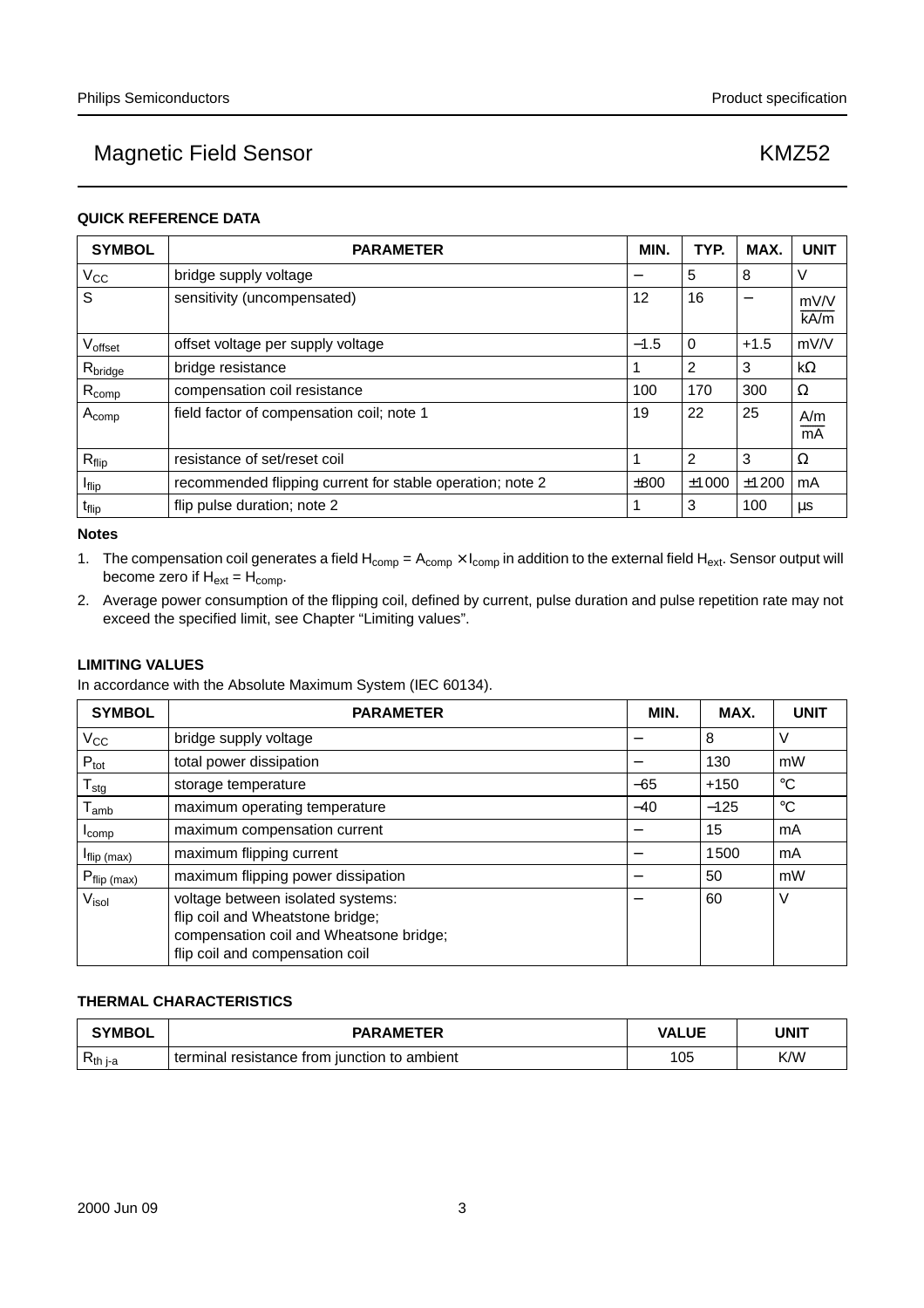### **CHARACTERISTICS**

 $T_{bridge} = 25 °C$ ;  $V_{CC1} = V_{CC2} = 5 V$ ; unless otherwise specified.

| <b>SYMBOL</b>                | <b>PARAMETER</b>                                           | <b>CONDITIONS</b>                             | MIN.                     | TYP.                     | MAX.                     | <b>UNIT</b>         |
|------------------------------|------------------------------------------------------------|-----------------------------------------------|--------------------------|--------------------------|--------------------------|---------------------|
| V <sub>cc</sub>              | bridge supply voltage                                      | note 1                                        |                          | 5                        | 8                        | V                   |
| H                            | field strength operating range in sensor<br>plane          |                                               | $-0.2$                   | $\overline{\phantom{0}}$ | $+0.2$                   | kA/m                |
| S                            | sensitivity                                                | open circuit                                  | 12                       | 16                       | $\overline{\phantom{0}}$ | mV/V<br>kA/m        |
| <b>TCS</b>                   | temperature coefficient of sensitivity                     | $T_s = -25$ to +125 °C                        | $\qquad \qquad -$        | 0.31                     |                          | $%$ /K              |
| $k_{SX}$                     | sensitivity synchronism                                    | note 2                                        | 92                       | 100                      | 108                      | $\%$                |
| TCV <sub>O</sub>             | temperature coefficient of output voltage                  | $V_{CC}$ = 5 V;<br>$Tbridge = -25$ to +125 °C |                          | $-0.4$                   |                          | $%$ /K              |
| R <sub>bridge</sub>          | bridge resistance                                          | note <sub>3</sub>                             | 1                        | $\overline{2}$           | 3                        | $k\Omega$           |
| TCR <sub>bridge</sub>        | temperature coefficient of bridge<br>resistance            | $Tbridge = -25$ to +125 °C;<br>note 4         | $\overline{\phantom{0}}$ | 0.3                      |                          | $%$ /K              |
| Voffset                      | offset voltage per supply voltage                          |                                               | $-1.5$                   | $\pmb{0}$                | $+1.5$                   | mV/V                |
| <b>TCV</b> <sub>offset</sub> | temperature coefficient of offset voltage                  | $Tbridge = -25$ to +125 °C;<br>note 5         | $-3$                     | $\mathbf 0$              | $+3$                     | $\frac{\mu V/V}{K}$ |
| <b>FH</b>                    | hysteresis of output voltage                               |                                               | $\equiv$                 | $\equiv$                 | $\overline{2}$           | %FS                 |
| $R_{comp}$                   | resistance of compensation coil                            | note 6                                        | 100                      | 170                      | 300                      | $\Omega$            |
| $A_{comp}$                   | field factor of compensation coil                          |                                               | 19                       | 22                       | 25                       | A/m<br>mA           |
| $R_{flip}$                   | resistance of set/reset coil                               | note 7                                        | 1                        | $\overline{2}$           | 3                        | Ω                   |
| <b>TCR</b> <sub>flip</sub>   | temperature coefficient of resistance of<br>set/reset coil | $T_{flip} = -25$ to +125 °C                   | $\equiv$                 | 0.39                     | $\equiv$                 | $\%$ /K             |
| $I_{flip}$                   | recommended flipping current for stable<br>operation       |                                               | ±800                     | ±1000                    | ±1200                    | mA                  |
| t <sub>flip</sub>            | flip pulse duration                                        |                                               | $\mathbf{1}$             | 3                        | 100                      | μs                  |
| $R_{\text{isol}}$            | isolating resistance                                       | note 8                                        | 1                        | $\equiv$                 |                          | $M\Omega$           |
| Visol                        | voltage between isolated systems                           | note 8                                        | $\overline{\phantom{0}}$ |                          | 50                       | $\vee$              |
| $R_{isol\_dice}$             | isolating resistance between dice                          | die 1 to die 2                                | 1                        | $\overline{\phantom{0}}$ | $\overline{\phantom{0}}$ | $M\Omega$           |
| f                            | operating frequency                                        |                                               | 0                        | $\equiv$                 | 1                        | MHz                 |
| $\alpha$                     | angle die-to-die                                           | note 9                                        | 88                       | 90                       | 92                       | deg                 |
| β                            | angle dice-to-package                                      | note 9                                        | $-5$                     | $\mathbf 0$              | $+5$                     | deg                 |

#### **Notes**

1. Due to the ratiometric output, the same supply voltage ( $V_{CC}$ ) must be applied to both dice in one KMZ52 device.

$$
2. \quad k_{SX} = 100 \times \frac{A_{comp1} \times S_1}{A_{comp2} \times S_2} \%
$$

3. Bridge resistance die 1: between pins 5 and 12; bridge resistance die 2: between pins 2 and 3.

4. 
$$
\text{TCR}_{\text{bridge}} = 100 \frac{R_{\text{bridge}(T_2)} - R_{\text{bridge}(T_1)}}{R_{\text{bridge}(T_1)}(T_2 - T_1)} \quad \text{Where } T_1 = -25^{\circ}C; T_2 = 125^{\circ}C.
$$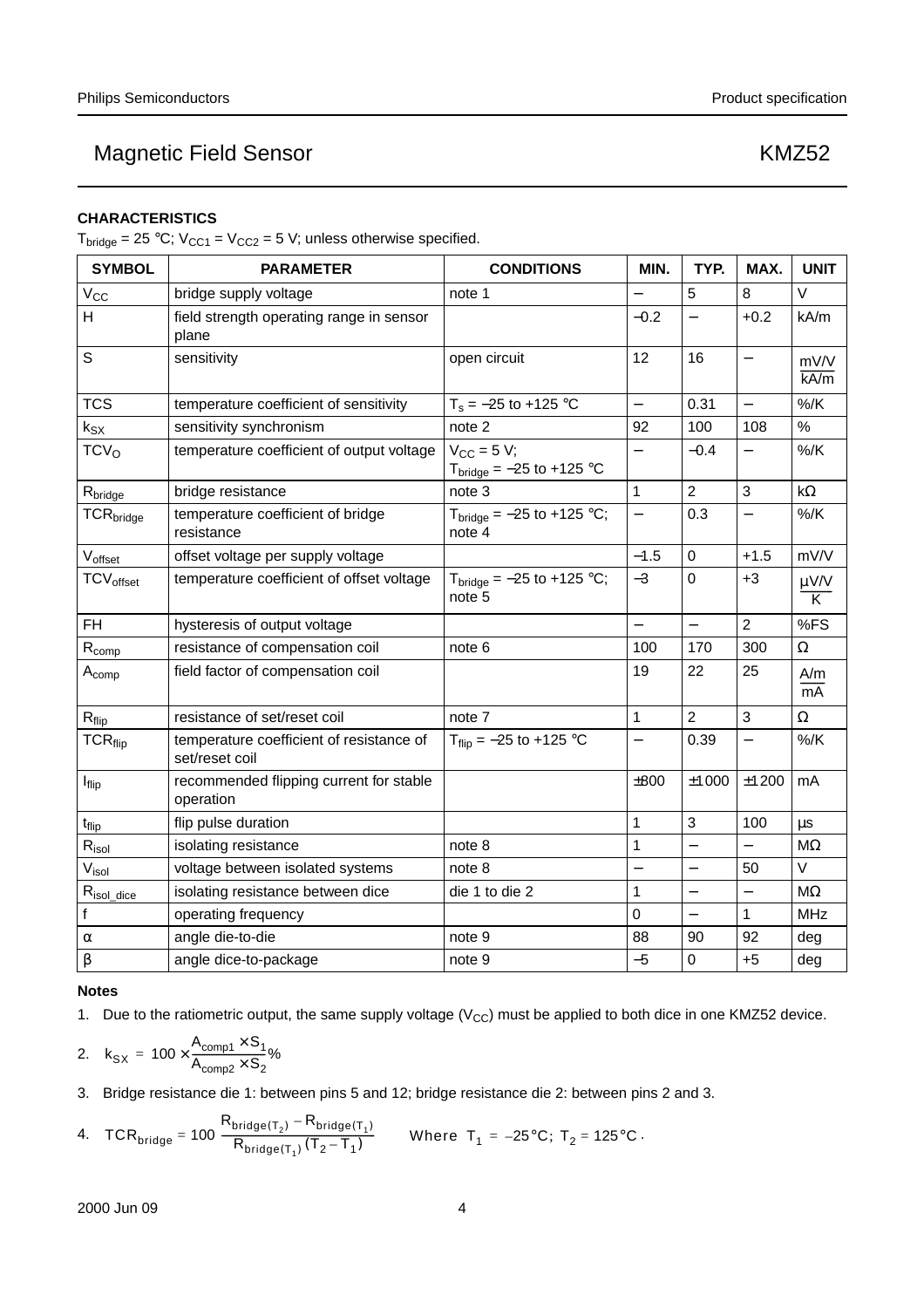5. 
$$
TCV_{offset} = \frac{V_{offset(T_2)} - V_{offset(T_1)}}{(T_2 - T_1)}
$$
 Where  $T_1 = -25^\circ \text{C}$ ;  $T_2 = 125^\circ \text{C}$ .

6. Resistance of compensation coil die 1: between pins 6 and 7; resistance of compensation coil die 2: between pins 4 to 13.

- 7. Resistance of set/reset coil die 1: between pins 10 and 11; resistance of set/reset coil die 2: between pins 1 to 16.
- 8. Isolating resistance die 1: pins 7 and 8, 7 and 10 and 8 to 10; isolating resistance die 2: pins 1 to 2, 1 to 4 and 2 to 4.
- 9. Angle die-to-die: die 2 is turned by 90  $\pm$ 2 degrees in anticlockwise direction with respect to die 1; angle dice-to-package: both dice in their fixed die-to-die position are tilted towards the package edges by  $0 \pm 5$  degrees.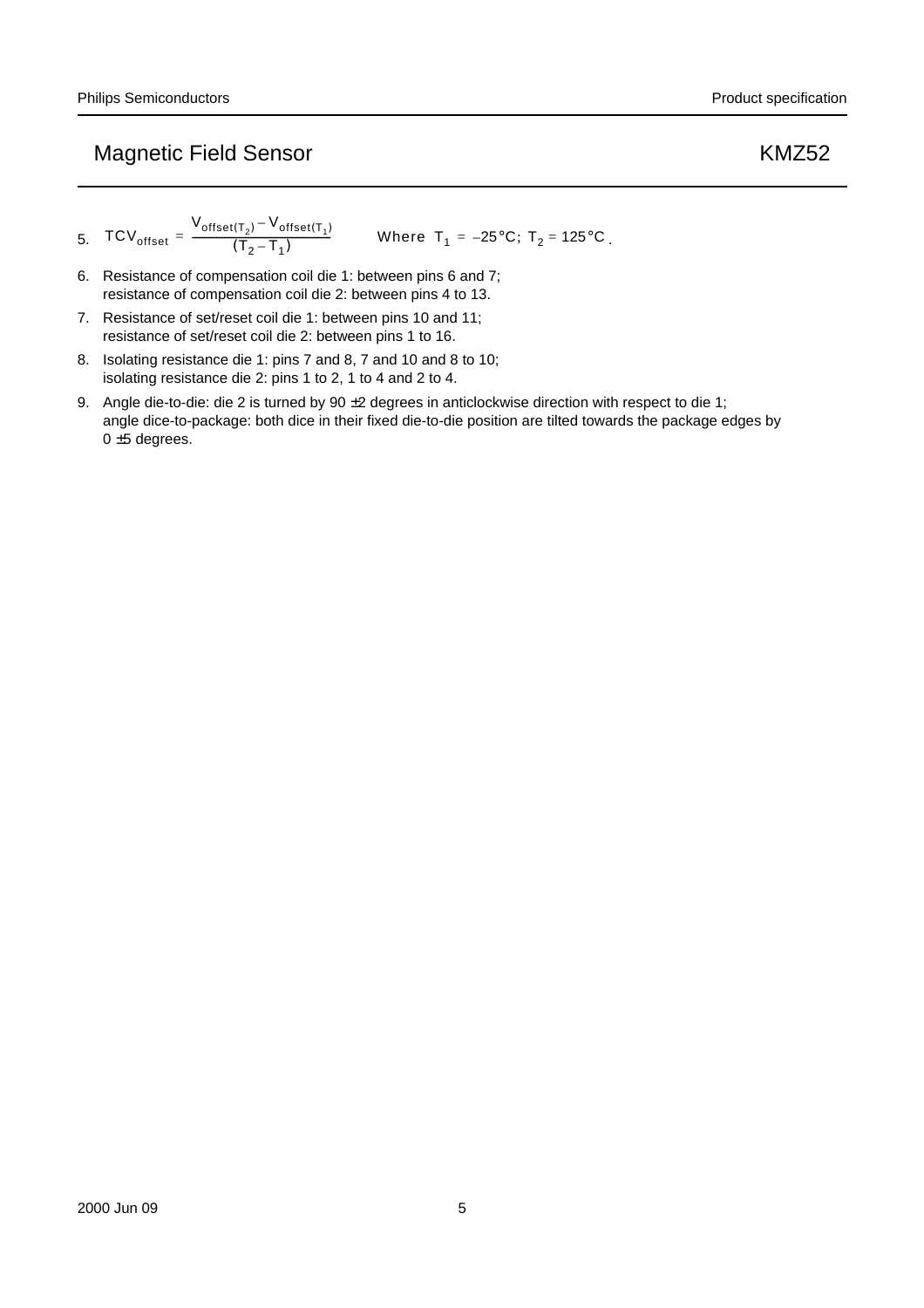### **APPLICATION INFORMATION**

If the angle  $\alpha$  between external magnetic field H and the long axis of the package is zero, H is parallel to the most sensitive direction of die 2 and perpendicular to the sensitive direction of die 1. A magnetic field turning clockwise (see Fig.2) thus yields an output proportional to cos  $\alpha$ (V<sub>out2</sub>) and an output proportional to sin  $\alpha$  (V<sub>out1</sub>).



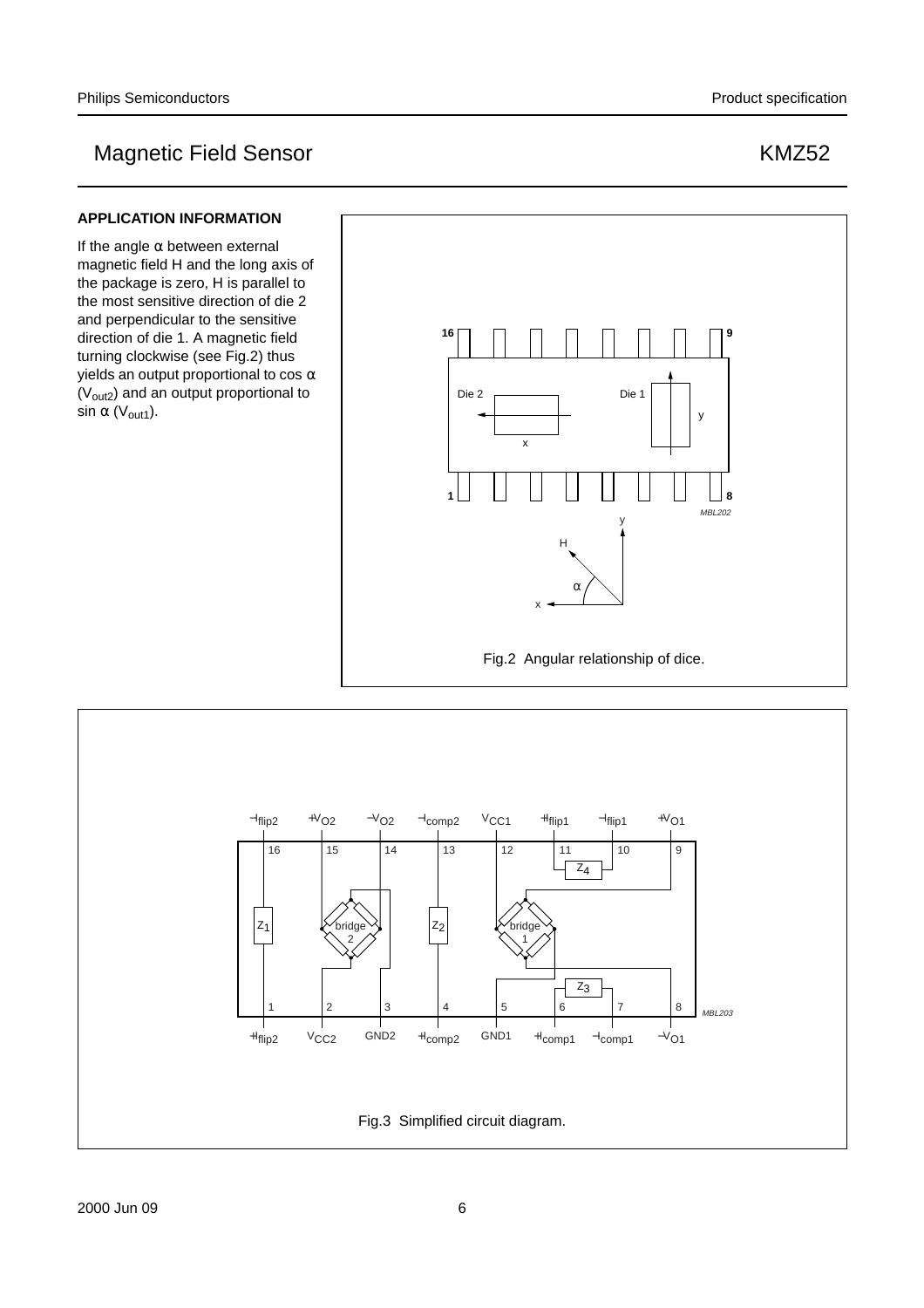#### **PACKAGE OUTLINE**

**SO16: plastic small outline package; 16 leads; body width 3.9 mm <b>SOT109-1** SOT109-1

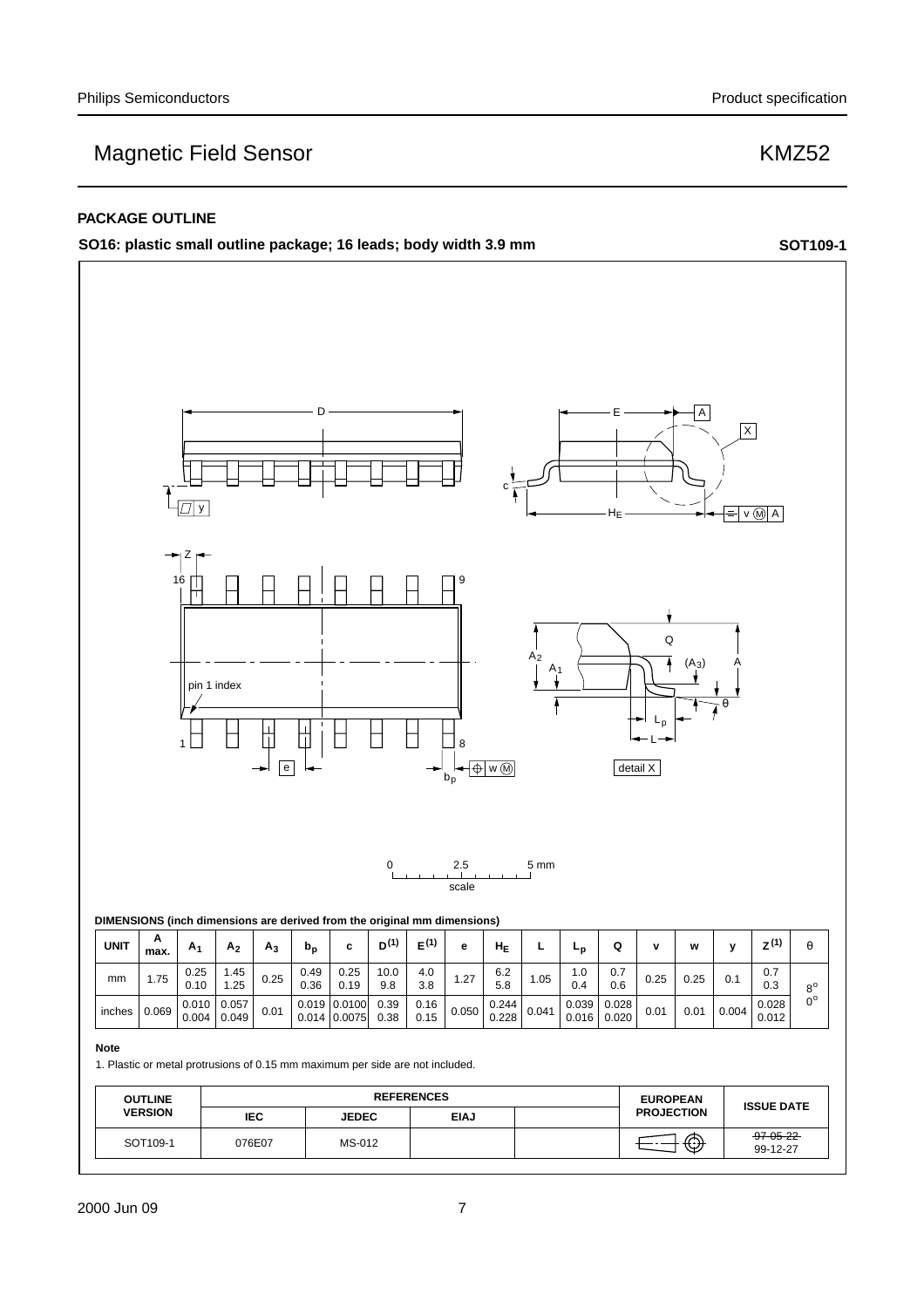### **DATA SHEET STATUS**

| <b>DATA SHEET STATUS</b>  | <b>PRODUCT</b><br><b>STATUS</b> | <b>DEFINITIONS (1)</b>                                                                                                                                                                                                                                              |
|---------------------------|---------------------------------|---------------------------------------------------------------------------------------------------------------------------------------------------------------------------------------------------------------------------------------------------------------------|
| Objective specification   | Development                     | This data sheet contains the design target or goal specifications for<br>product development. Specification may change in any manner without<br>notice.                                                                                                             |
| Preliminary specification | Qualification                   | This data sheet contains preliminary data, and supplementary data will be<br>published at a later date. Philips Semiconductors reserves the right to<br>make changes at any time without notice in order to improve design and<br>supply the best possible product. |
| Product specification     | Production                      | This data sheet contains final specifications. Philips Semiconductors<br>reserves the right to make changes at any time without notice in order to<br>improve design and supply the best possible product.                                                          |

#### **Note**

1. Please consult the most recently issued data sheet before initiating or completing a design.

### **DEFINITIONS**

**Short-form specification** — The data in a short-form specification is extracted from a full data sheet with the same type number and title. For detailed information see the relevant data sheet or data handbook.

**Limiting values definition** — Limiting values given are in accordance with the Absolute Maximum Rating System (IEC 60134). Stress above one or more of the limiting values may cause permanent damage to the device. These are stress ratings only and operation of the device at these or at any other conditions above those given in the Characteristics sections of the specification is not implied. Exposure to limiting values for extended periods may affect device reliability.

**Application information** — Applications that are described herein for any of these products are for illustrative purposes only. Philips Semiconductors make no representation or warranty that such applications will be suitable for the specified use without further testing or modification.

### **DISCLAIMERS**

**Life support applications** — These products are not designed for use in life support appliances, devices, or systems where malfunction of these products can reasonably be expected to result in personal injury. Philips Semiconductors customers using or selling these products for use in such applications do so at their own risk and agree to fully indemnify Philips Semiconductors for any damages resulting from such application.

**Right to make changes** - Philips Semiconductors reserves the right to make changes, without notice, in the products, including circuits, standard cells, and/or software, described or contained herein in order to improve design and/or performance. Philips Semiconductors assumes no responsibility or liability for the use of any of these products, conveys no licence or title under any patent, copyright, or mask work right to these products, and makes no representations or warranties that these products are free from patent, copyright, or mask work right infringement, unless otherwise specified.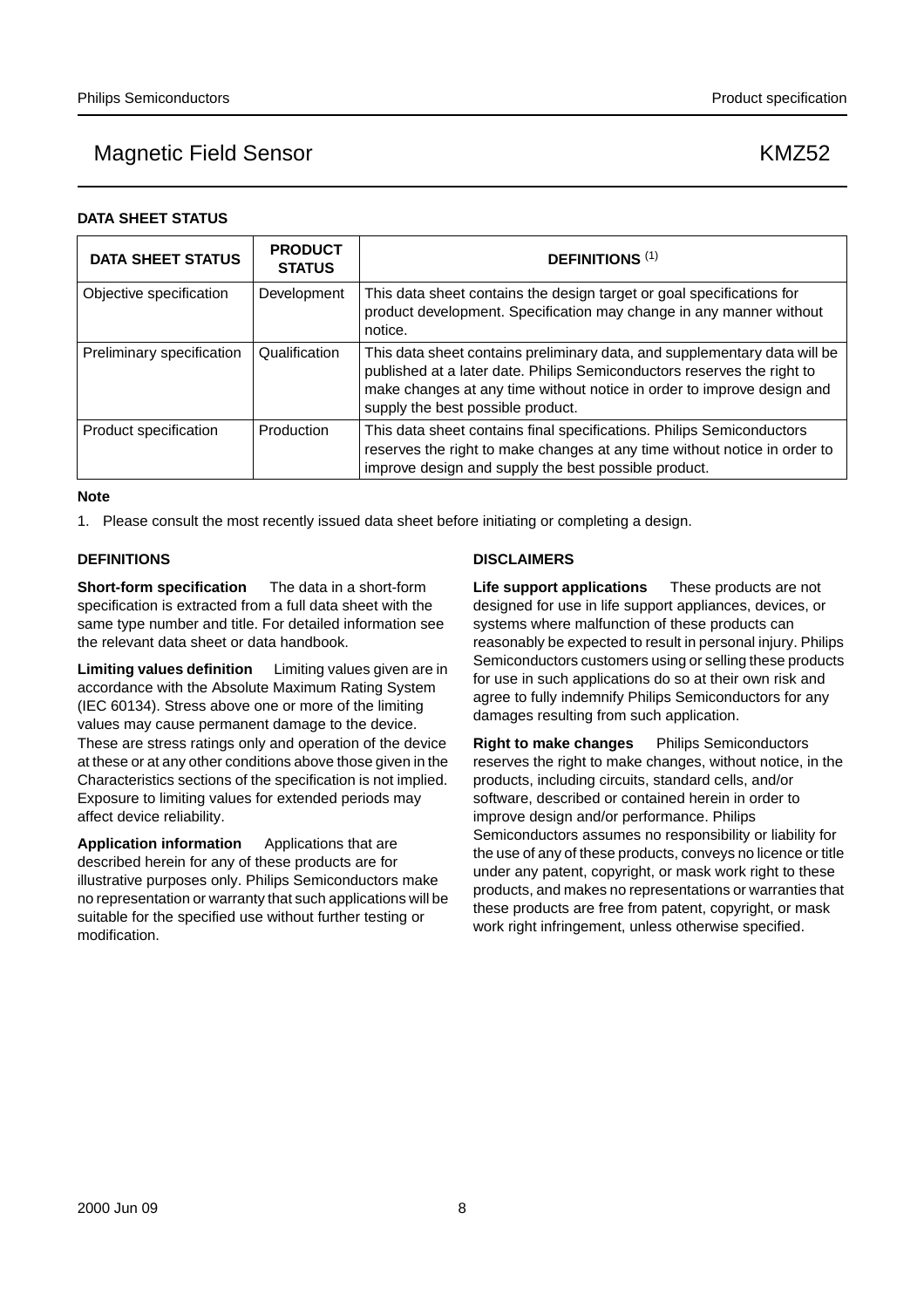**NOTES**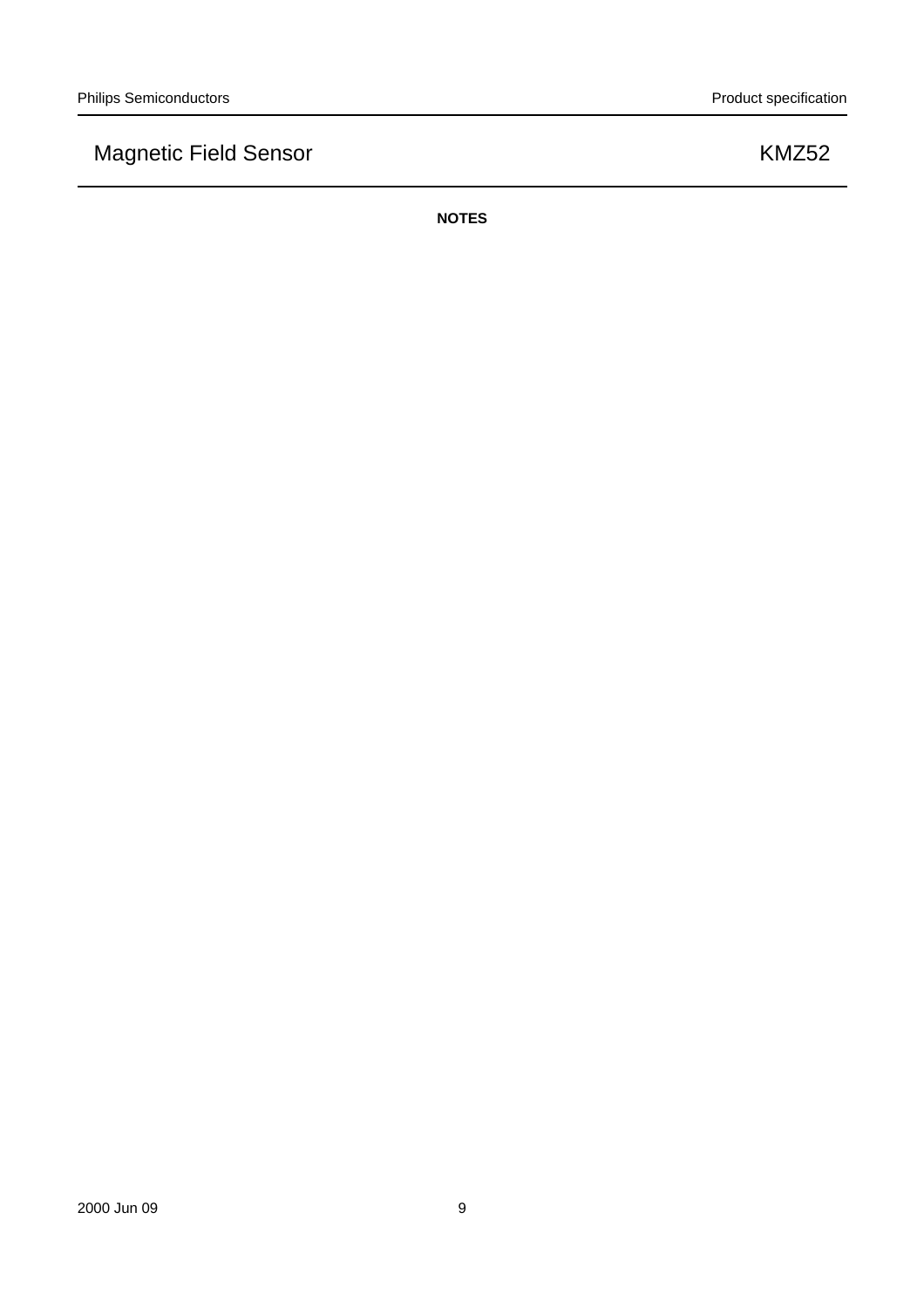**NOTES**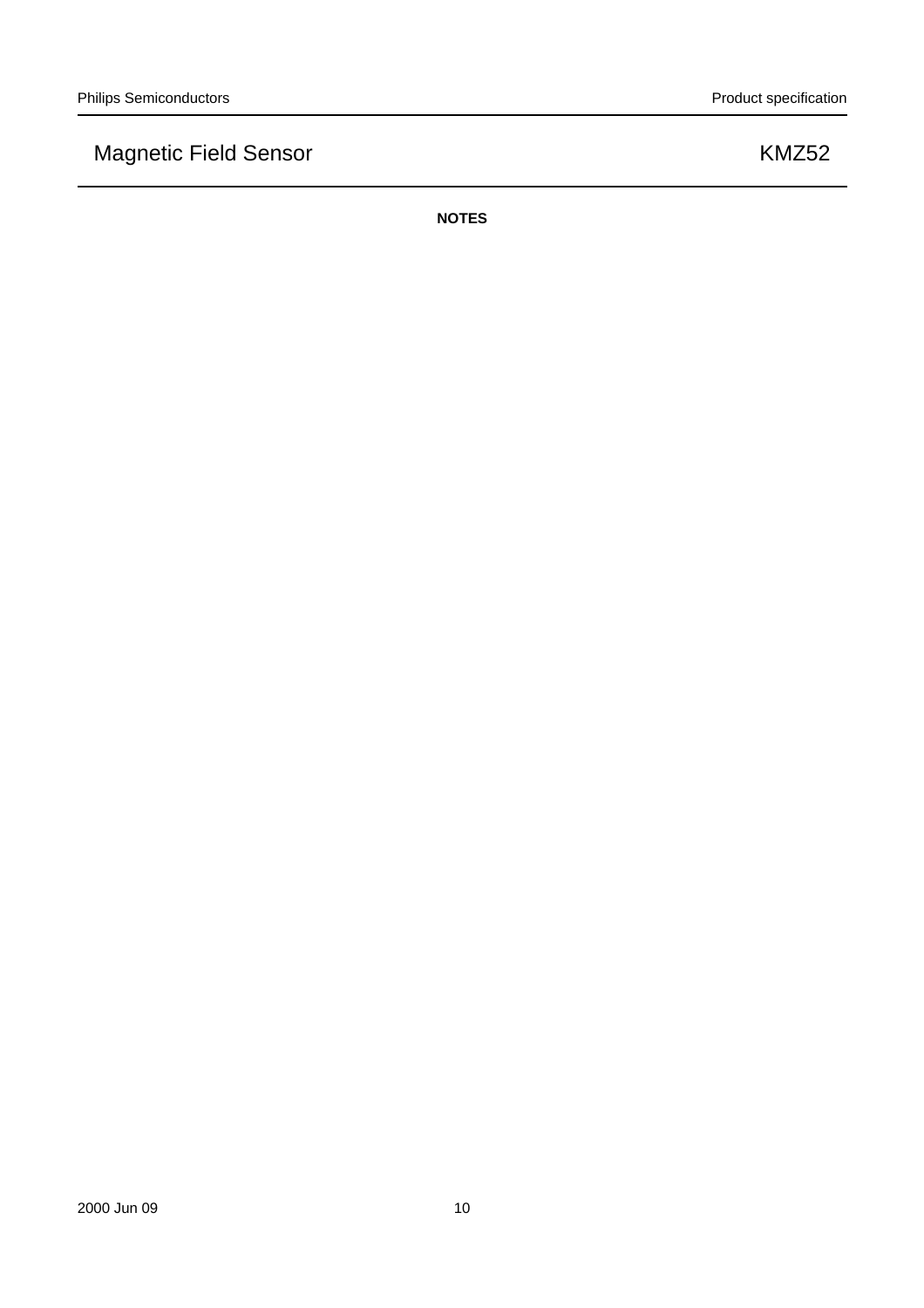**NOTES**